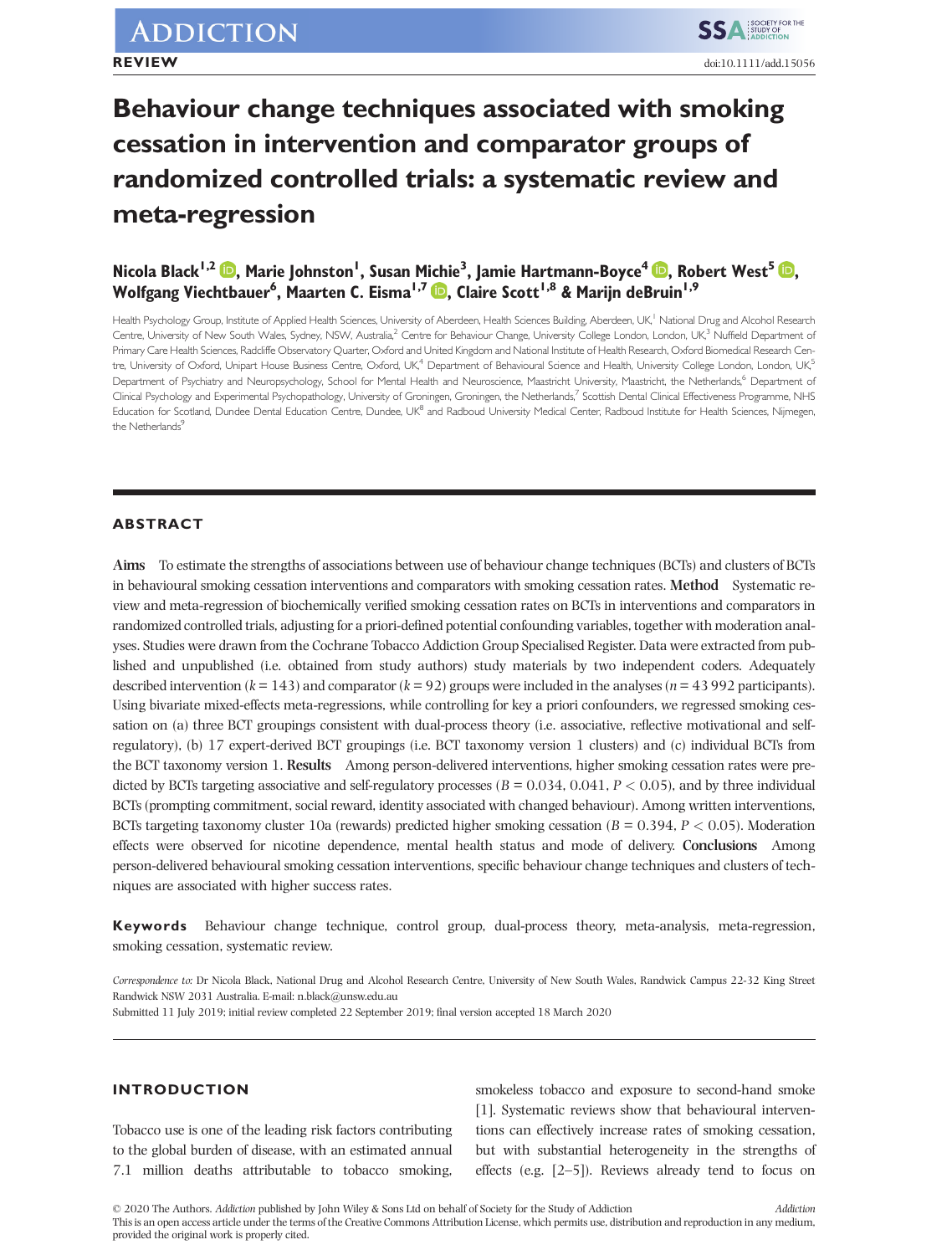interventions by specific modes of intervention delivery (e.g.  $[2-6]$ ) or for specific populations (e.g.  $[7-9]$ ), which suggests that other intervention characteristics may also vary between trials and drive intervention effectiveness. In this review, we examined whether variability in the potential active content (i.e. behaviour change techniques; BCTs) of the smoking cessation interventions and comparators can account for heterogeneity in intervention effects. Moreover, we developed and implemented several potentially important methodological advances that aimed to enhance the accuracy of the results obtained (namely, retrieving intervention and comparator details from authors, addressing comparator group variability, including only well-described studies, including multiple outcome time-points in single models, pre-registering analyses, reducing multiple testing, controlling for confounders and statistically testing potential moderators).

The potential active ingredients of behavioural interventions can be described using the BCT taxonomy version 1 (BCTTv1) [10]. This 93-item taxonomy was developed through a systematic review of existing BCT classification systems (identification of BCTs), followed by a rigorous and iterative process of Delphi procedures with international behaviour change experts and input from an international advisory board (refinement of BCTs) [10,11]. It is commonly used in literature syntheses to describe the active content of the reviewed behavioural interventions (e.g. [6,7,12–24]), as it has consistently demonstrated reliability of coding BCT content. Examples of BCTs are: 'advise the person to identify and compare reasons for wanting (pros) and not wanting (cons) to change the behaviour' (pros and cons) and 'prompt detailed planning of performance of the behaviour' (action planning). Through open sort and consensus procedures, the 93 BCTs have been organized into 16 clusters according to each BCT's presumed mechanism of action [10]. In this study, we use the BCTTv1 for coding and analysing the included smoking cessation interventions.

Within smoking cessation research, four previous systematic reviews have extracted BCTs from intervention descriptions and examined which BCTs were associated with smoking cessation rates [6–9]. Among these reviews, there is very little concordance between which BCTs are found to be associated with smoking cessation. This could indicate that different BCTs are effective among the different populations examined in these reviews. However, there are also other probable explanations related instead to study methodology, such as potential low power (i.e. usually fewer than 20 included trials, infrequent BCTs use), using different BCT taxonomies, primarily relying on the incomplete intervention and comparator descriptions available in published articles (65 and 74% of intervention and comparator BCTs in smoking cessation trials are not reported) [25], not accounting for variability in comparator interventions (which contain between 0–45 BCTs, and many also receive smoking cessation medication) [26], multiple testing (e.g. testing each BCT univariately in separate models) [27] and confounding (e.g. not controlling for sample characteristics or BCT co-occurrence) [27]. There is a need for a well-powered examination of potential active ingredients of smoking cessation interventions that accounts for these methodological issues, and that also allows for formal tests of whether effects of BCTs differ for different populations, settings and modes of intervention delivery.

# **Theory, evidence and expert opinion to inform BCT analyses**

Theories offer a useful way of organizing the large number of identified BCTs (93) into clusters, which can reduce the number of statistical tests conducted and also facilitate tests of the theory itself. In the BCTTv1, BCTs are clustered according to the mechanism by which experts agree they are affecting behaviour—resulting in 16 clusters [10]. Dual-process models introduce a high-level ordering comprised of three clusters. First, behaviour can be enacted through processes that are relatively more associative and those that are relatively more reflective (e.g. [28–30]). Associative processes are those that occur relatively automatically through encountering cues that prompt behaviour. Reflective processes are those that are relatively more conscious and effortful and drive behaviour through decisional processes. These can be thought of as two types of subprocesses: those that give direction to behaviour (reflective motivational processes) and those that control whether a person is able to enact the behaviour (self-regulatory processes). In this review, we used these three groupings of higher-order processes and the 16 BCTTv1 clusters to provide structure to the analyses, reduce the number of statistical tests conducted and generate findings that might inform theory as well as practice.

#### **Potential moderators of BCT effectiveness**

Globally, the prevalence of smoking is in decline [31]; however, rates of smoking remain substantial among specific population groups, including people with substance use disorders [32] or other mental health disorders [33], those who are highly dependent on nicotine [34] and those of low socio-economic status (SES) [35]. If effective BCTs were to be identified in this study, it would be relevant to know whether these are also associated with better outcomes for these populations. In a previous study from the current review, we found that the total number of BCTs delivered only predicted higher cessation rates in comparator groups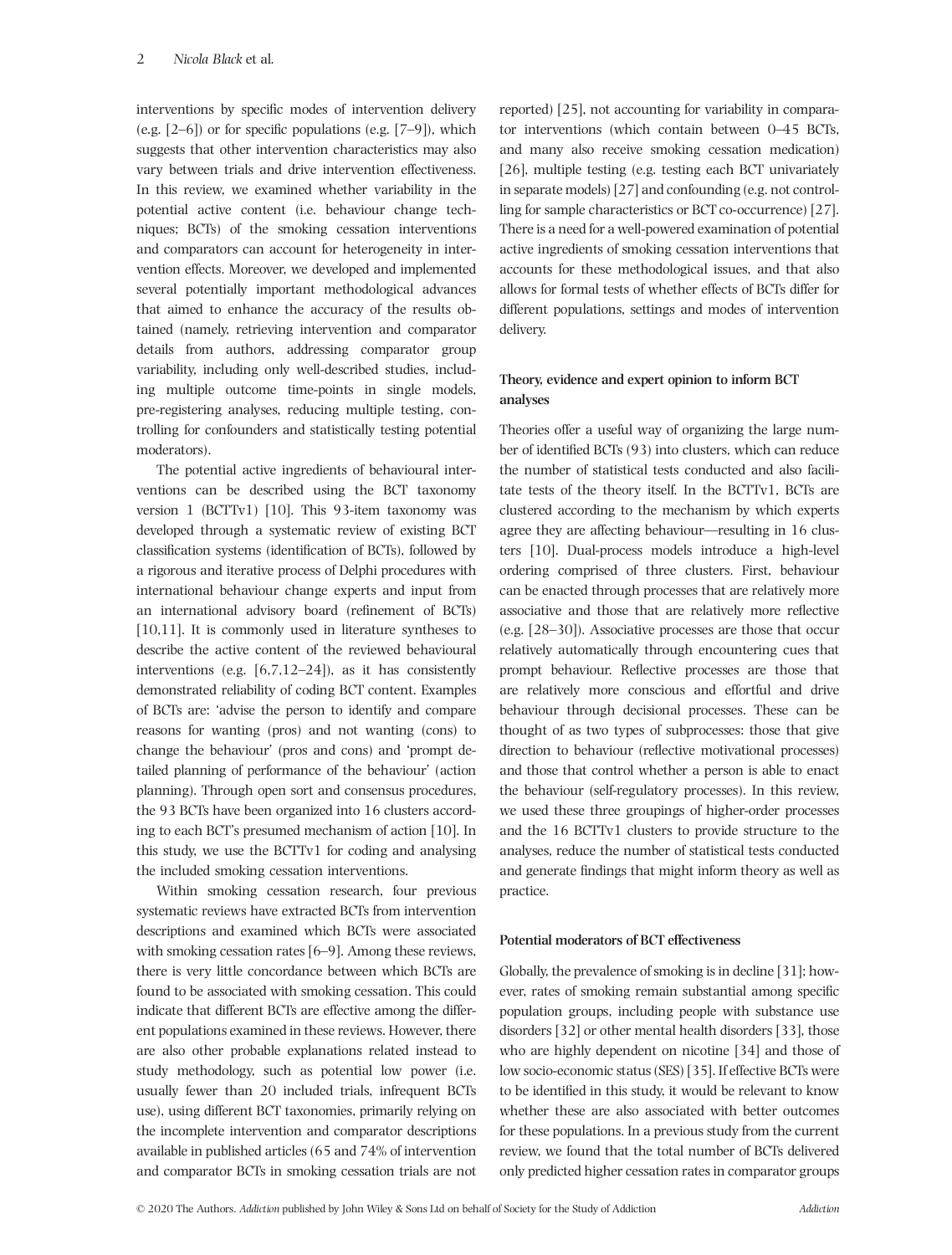when delivered by a person, not in writing [26]. Other potentially important moderators are intervention mode of delivery (e.g. group versus individually) and whether or not it matters if the person is a behaviour change specialist (e.g. a psychologist versus a doctor). These analyses could provide important guidance on what type of behavioural support can best be provided to which people, how and by whom, and were therefore included as moderators in the current study.

#### **The current study**

In summary, the aims of this systematic review were  $(1)$  to identify theory- and expert-informed BCT clusters as well as individual BCTs associated with smoking cessation rates in intervention and comparator groups of smoking cessation trials; and (2) to determine whether BCT effectiveness varies among population and intervention delivery characteristics. The current study included a large sample of studies, but only analysed data from groups for which comprehensive intervention descriptions were obtained after having contacted authors to obtain any missing information. It capitalized on the information available for both the intervention and comparator groups, control for a priori-identified potential confounding variables and attempt to minimize the number of tests by clustering BCTs.

# **METHOD**

## **Design**

This study was part of a larger, ongoing review of smoking cessation trials ('Intervention and Comparison group support provided in SMOKing cEssation', IC-SMOKE; PROS-PERO registration number CRD42015025251 [36]). The completed Preferred Reporting Items for Systematic Reviews and Meta-Analyses (PRISMA) checklist [36] is included in Supporting information, Appendix A. The Cochrane Tobacco Addiction Group Specialised Register was searched on 1 November 2015 for randomized controlled trials assessing the impact of behavioural interventions (with or without pharmacological support) on biochemically verified smoking cessation at 6 months or longer. Trials were excluded if they were published before 1996, were not reported in English or in peer-reviewed journals or if any of the participants were aged under 18 years. Trials published before 1996 were excluded to manage work-load, because older trials of behavioural interventions are less relevant in a continually changing social and policy environment and because preliminary work indicated it was very difficult to retrieve the required materials from authors of trials published beyond 20 years earlier.

#### **Procedure**

The search and screening led to the inclusion of 142 trials containing 346 intervention and comparator groups (see Fig. 1 for the PRISMA flow diagram and Supporting information, Appendix B for the list of studies included in the review). After searching for additional published materials on included studies (e.g. supplements, protocols, intervention development papers), we contacted all study authors to send us any unpublished materials (e.g. practitioner manuals, training manuals) describing the interventions and comparators. Additionally, as authors often do not have detailed written descriptions of comparators, a purpose-built comparator group checklist was developed (<https://osf.io/e834t/>) and authors were requested to complete this for their comparator groups, as in de Bruin *et al*. [37]. Additional materials, whether published or unpublished, were retrieved for 288 of 346 (83%) groups.

As described previously [38], BCTs targeting quitting and abstinence were reliably extracted from all materials by two trained, independent coders using the BCTTv1 [10], with one BCT added, one BCT removed and smoking cessation examples added (see Supporting information, Appendix A for the full taxonomy used). BCTs were also extracted automatically (using a syntax) from author responses to the comparator group checklist. If the corresponding intervention group in a trial received the comparator plus additional support, then the comparator group checklist BCTs were assumed to be present in both the comparator and intervention groups. If a BCT was present and targeted either quitting smoking (making the initial attempt) or maintaining abstinence (sustaining their quit success), it was scored 1 (present); if not, it was scored 0 (absent).

We sought to group individual BCTs to reduce the issue of multiple testing and to provide results that might inform or support behaviour change theory. The BCTs have previously been organized into 16 clusters through an open sort task with behaviour change experts [10]. Through team discussion, we organized the 16 clusters of BCTs from BCTTv1 into three higher-order, dual-process theory processes (namely, associative, reflective motivational and self-regulatory) (e.g. [28–30]). This involved splitting one cluster into two, for a total of 17 clusters organized under three processes (see Supporting information, Fig. A1 for the groupings). Sum scores of the number of BCTs targeting the three processes and 17 clusters were computed.

We agreed that these analyses should be based only on comprehensive intervention descriptions. Interventions were labelled as well-described if two independent coders judged the materials to be of sufficient detail and clarity to identify all or almost all the BCTs that were delivered to that group (see Supporting information, Fig. A2 for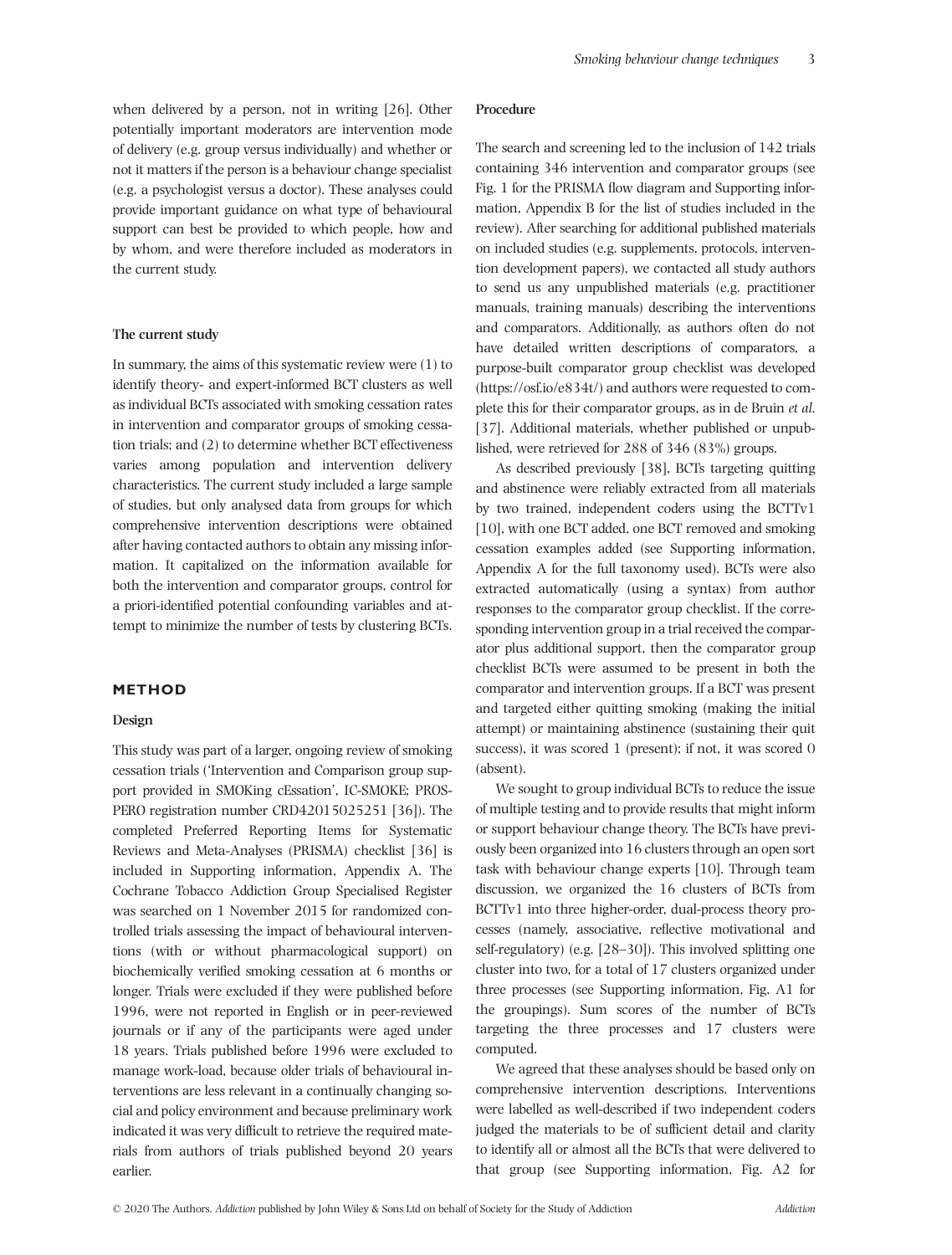

Figure 1 Preferred Reporting Items for Systematic Reviews and Meta-Analyses (PRISMA) flow diagram. BCTs = behaviour change techniques

decision tree used). This coding was reliable [prevalence and bias adjusted kappa ( $PABAK$ ) = 0.79; cf. Altman's guidelines that values of 0.61–0.80 indicate good reliability [39]). A total of 256 of 346 (74%) intervention and comparator groups were rated as 'well-described', of which 206 received the intervention/comparator from a person, 29 received the intervention/comparator in writing (i.e. in print and/or digitally) and 21 did not receive an intervention (i.e. were passive). All  $(206 + 29 = 235$  well-described, active intervention (k=143) and comparator (*k*=92) groups were included in the current analyses. This includes *n* = 43 992 participants from 113 trials and 393

smoking cessation outcomes (all biochemically verified assessments at 6 months or longer).

# **Analyses**

# *Overview*

The outcome of interest was the logit-transformed smoking cessation rate within groups (transformed to approximate a normal sampling distribution), with missing participants considered to be smoking [40]. Outcome time-points were all those at 6 months<sup>a</sup> post-randomization or later (i.e.

<sup>&</sup>lt;sup>ar</sup> To allow for practical variation between studies in the exact time at which follow-up assessments were conducted, we also included those studies for which the '6-month' follow-up occurred slightly earlier—anywhere from 5 months.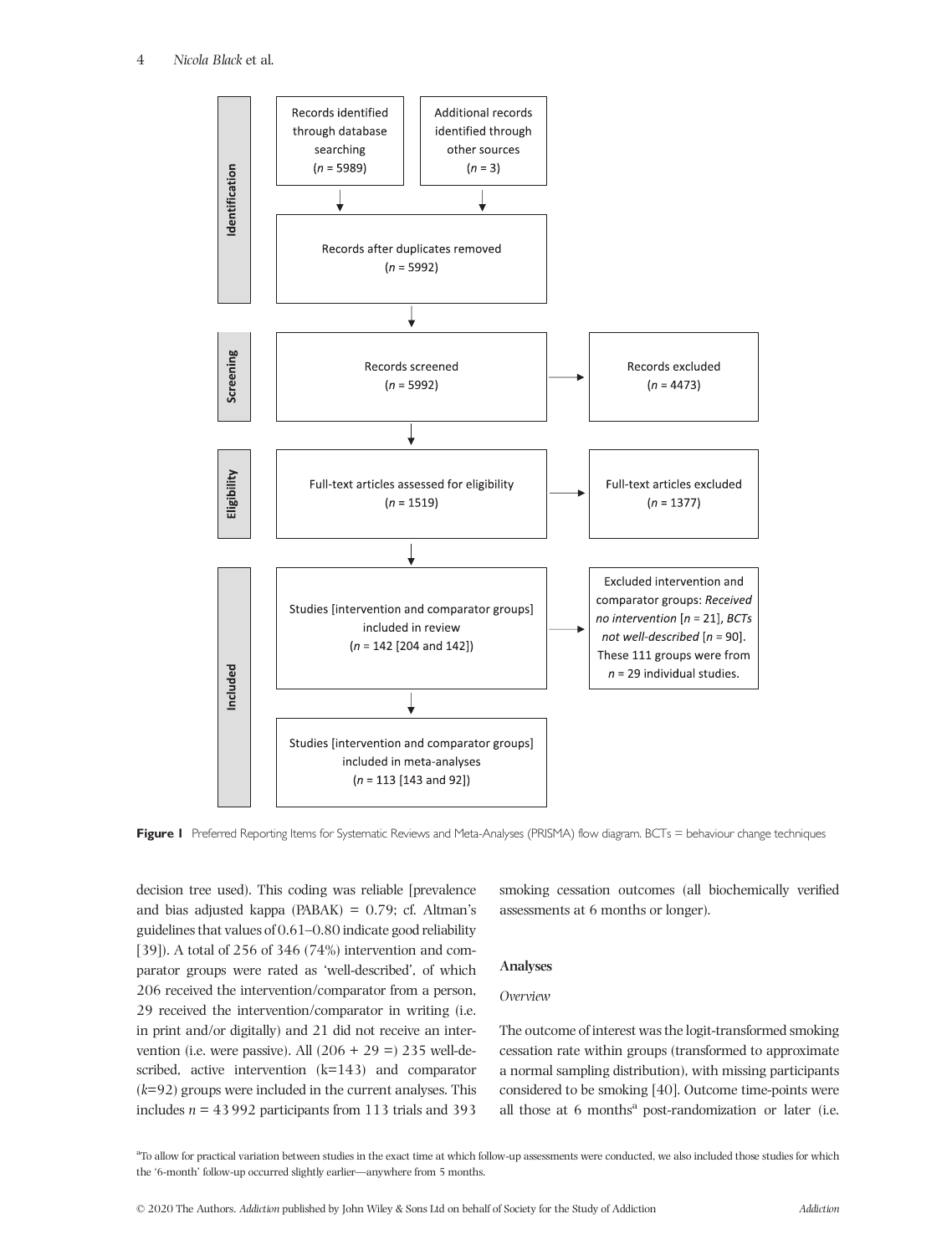multiple time-points per study were permitted). Analyses were performed using mixed-effects (multi-level) meta-regression models, with random effects for trials (to account for between-trial heterogeneity), random effects for groups within trials (to account for between-group heterogeneity within trials), correlated random effects for multiple outcomes (i.e. logit rates) within groups using a continuous-time autoregressive structure (to account for heterogeneity across time within groups) and correlated sampling errors for multiple outcomes within studies (to account for the dependency between multiple observations corresponding to the same group). For the sampling errors, we conservatively assumed an autocorrelation coefficient of  $\rho = 0.9$ for a lag of 1 month. In essence, we combined a multi-level model (with random effects for studies and groups) [41] with a model that accounts for the dependencies in multiple observed cessation rates for the same group (when there are multiple follow-ups) using an autoregressive structure [42,43], except that these authors proposed the use of an AR(1) structure with fixed time-points. Instead, we used a continuous-time autoregressive structure, which is more appropriate here, as the months of follow-up are not evenly spaced in the present case. Analyses were conducted using the metafor package in R [44] and the analysis plan was published on Open Science Framework before conducting the analyses [\(https://osf.io/m5vea/\)](https://osf.io/m5vea/). The analysis script and data [\(https://osf.io/tfb2p/](https://osf.io/tfb2p/)) are also available on Open Science Framework.

# *Predictor variables (BCTs, clusters and groupings)*

Step 1 *(planned)*. At the highest grouping, the independent variables were the number of BCTs used to target associative, reflective motivational and self-regulatory processes. These groupings were tested in three separated models due to high intercorrelations (and therefore potential multicollinearity; range of correlations: 0.65–0.90, all *P <* 0.001; full correlation tables are provided in the Supporting information, Appendix B). Models were run separately for interventions and comparators primarily delivered by a person and those delivered in writing (i.e. print and/or digital), as per our expectation that primarily those BCTs delivered by a person would be effective. Print and digitally delivered interventions and comparators were not considered separately due to the low numbers of these types.

The primary models assume linearity. As a check, among the person-delivered interventions and comparators, non-linear relationships between the associative, reflective motivational and self-regulatory processes and cessation were also examined using restricted cubic splines [45]. Five knots were used at 0, 3, 6, 9 and 12 BCTs, yielding one coefficient for the linear association and three coefficients allowing for non-linear relationships. A joint test of the latter coefficients was conducted to examine if there is evidence of non-linearity.

- Step 2 *(planned)*. Next, the independent variables used were the number of BCTs targeting each of the 17 BCT clusters. These were also tested in separate models to avoid multi-collinearity and run separately for person-delivered and written interventions and comparators.
- Step 3 *(planned)*. Whenever any of the 17 BCTTv1 clusters was predictive of smoking cessation at  $\alpha = 0.1$ , we explored which specific BCTs were driving the association by entering all BCTs from that cluster as predictors in one model. This approach was favoured over univariate BCT analyses, as it substantially reduced the number of tests conducted—thereby probably reducing the Type 1 error rate—and controlled for confounding of the use of different BCTs from the same cluster. If BCTs to be entered into the same model were highly correlated, we combined these into a single predictor. This occurred in one case (BCTs 12.1, 12.2 and 12.3 were highly correlated). In all analyses, independent variables were only tested if they contained reasonable variability (e.g. use and non-use in at least 10 groups for individual BCTs).
- Step 4 *(unplanned; suggested by reviewer)*. Next, we repeated steps 1–3 while controlling for the total remaining amount of support (number of other BCTs) delivered. These analyses determine whether associations seen between the above predictors and smoking cessation are due to unique effects of those predictors or to their correlations with the total number of BCTs delivered.
- Step 5 *(in the original review protocol [46] and added to this paper following reviewer suggestion)*. The above steps describe a theoretical approach to identifying effective components. The final step was an empirical approach. We conducted principal components analysis on all BCTs delivered at least 10 times in the person-delivered interventions and comparators. Principal components analysis was chosen over factor analysis, as the BCTs within a given factor were viewed to define that factor rather than being a result of an immeasurable underlying factor [47]. Direct oblimin rotation was used to permit correlation between factors [48]. All factors above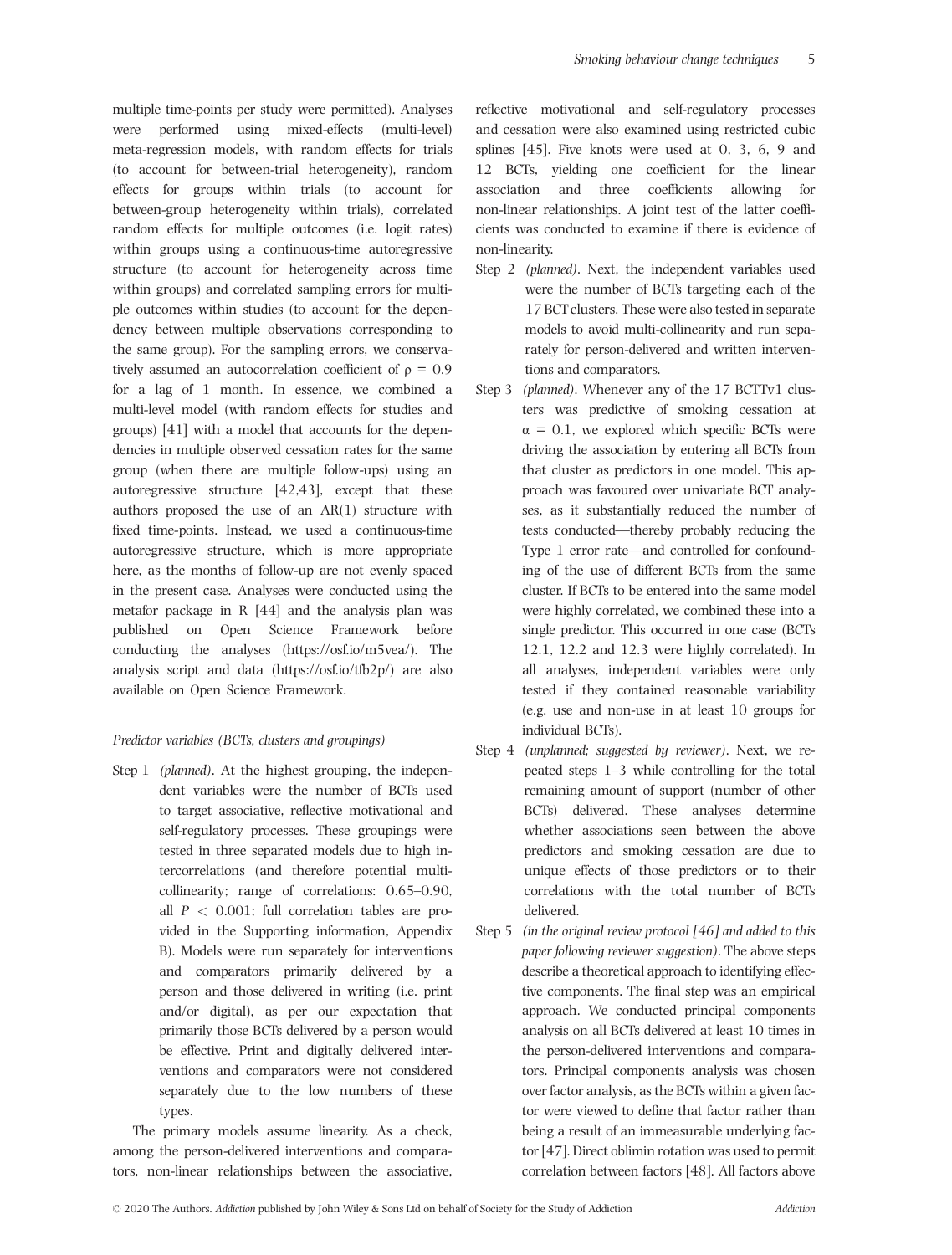## 6 *Nicola Black* et al*.*

the break in the scree plot were extracted [48]. The resultant factor scores were used as predictor variables.

## *Moderator and control variables*

Moderator variables were selected based on discussion with our project advisory board, literature review and team discussions. Identified variables were population characteristics and intervention/comparator delivery characteristics that might moderate the BCT–cessation relationships (see Table 1). Whenever there was reasonable variability in a moderator variable, its interaction with those independent

variables described in step 2 (above) were tested. Moderation analyses were conducted among the 206 person-delivered interventions and comparators, as there were very few (29) written interventions and comparators. Sample sizes for these moderator analyses were 180–206 groups, due to missing data on some of the moderators.

Our analyses involved predicting smoking cessation rates (i.e. at the group level), rather than the traditionally used effect sizes of difference/ratios between groups. Given this, through a literature review we identified control variables that may vary between trials and impact smoking cessation (see p. 4 of our analysis plan: [https://osf.io/m5vea/\)](https://osf.io/m5vea/). These variables (in Table 1) were included in all analyses.

**Table 1** Variables used as moderator and/or control variables in analyses.

| Variable                                  | Description                                                                                                                                                                                                                                                                                                                                                       | Coding                                                              | Type                     |
|-------------------------------------------|-------------------------------------------------------------------------------------------------------------------------------------------------------------------------------------------------------------------------------------------------------------------------------------------------------------------------------------------------------------------|---------------------------------------------------------------------|--------------------------|
| Mode of<br>intervention<br>delivery       | The primary mode of delivery of the person-delivered interventions                                                                                                                                                                                                                                                                                                | $1 = \text{group}, 0 = \text{individual}$                           | Moderator                |
| Provider<br>behaviour change<br>expertise | Was the intervention provider a behaviour-change 'expert'? We<br>considered experts to be those with primary training in this area (e.g.<br>psychologists, counsellors, health educators) versus those with<br>primary training in other areas (e.g. physicians, nurses). Note that<br>while some nurses are experts in behaviour change, this is not the<br>norm | $1 = yes, 0 = no$                                                   | Moderator                |
| Nicotine<br>dependence                    | Level of nicotine dependence as assessed on the Fagerström Test for<br>Nicotine Dependence [49]. Missing values were imputed based on<br>cigarettes per day scores where available                                                                                                                                                                                | $0-10$ . Higher = greater<br>nicotine dependence                    | Moderator                |
| Intention to quit<br>smoking              | Was it explicit in the trial inclusion criteria that participants had to<br>want to quit smoking in order to participate?                                                                                                                                                                                                                                         | $1 = yes, 0 = no$                                                   | Moderator                |
| Low<br>socioeconomic<br>status            | Were most $(\geq 50\%)$ of the sample of low socio-economic status?<br>Determined based on author report (e.g. if authors characterized their<br>sample as 'disadvantaged', 'deprived', 'low income', etc.) and on the<br>income and/or education levels reported                                                                                                 | $1 = \text{yes}$ (low), $0 = \text{no}$<br>(medium-high)            | Moderator                |
| Physical health<br>condition              | Did most $( \geq 50\%)$ of the sample have an ongoing physical health<br>condition?                                                                                                                                                                                                                                                                               | $1 = \text{ves}, 0 = \text{no}$                                     | Moderator                |
| Mental health<br>condition                | Did most $( \geq 50\%)$ of the sample have a mental health condition?                                                                                                                                                                                                                                                                                             | $1 = \text{ves}, 0 = \text{no}$                                     | Moderator<br>and control |
| Acute<br>stop-smoking<br>trigger          | Did most ( $\geq 50\%$ ) of the sample experience an acute trigger that could<br>prompt them to quit smoking (e.g. pregnancy, hospitalization)?                                                                                                                                                                                                                   | $1 = \text{ves}, 0 = \text{no}$                                     | Moderator<br>and control |
| Length of follow-<br>up                   | The length of time post-randomization at which abstinence was<br>assessed                                                                                                                                                                                                                                                                                         | Log-transformed                                                     | Control                  |
| Cotinine<br>verification                  | Was cotinine verification used to assess abstinence? Note: all studies<br>used some form of biochemical verification. Those scoring 'no' on this<br>variable typically used CO                                                                                                                                                                                    | $1 = yes, 0 = no$                                                   | Control                  |
| Type of abstinence<br>assessed            | Whether sustained or point prevalence abstinence was used                                                                                                                                                                                                                                                                                                         | $1 =$ sustained abstinence,<br>$0 =$ point prevalence<br>abstinence | Control                  |
| Pharmacological<br>support                | Did participants receive any stop-smoking medication (e.g. NRT,<br>varenicline)?                                                                                                                                                                                                                                                                                  | $1 = yes, 0 = no$                                                   | Control                  |
| Adjuvant<br>interventions                 | Did participants receive any adjuvant interventions (e.g. hypnosis,<br>support for alcohol consumption, diet, exercise) that was hypothesized<br>by the authors to increase smoking cessation but that was otherwise<br>not captured by the coded behaviour change techniques?                                                                                    | $1 = yes, 0 = no$                                                   | Control                  |

 $CO =$  carbon monoxide;  $NRT =$  nicotine replacement therapy.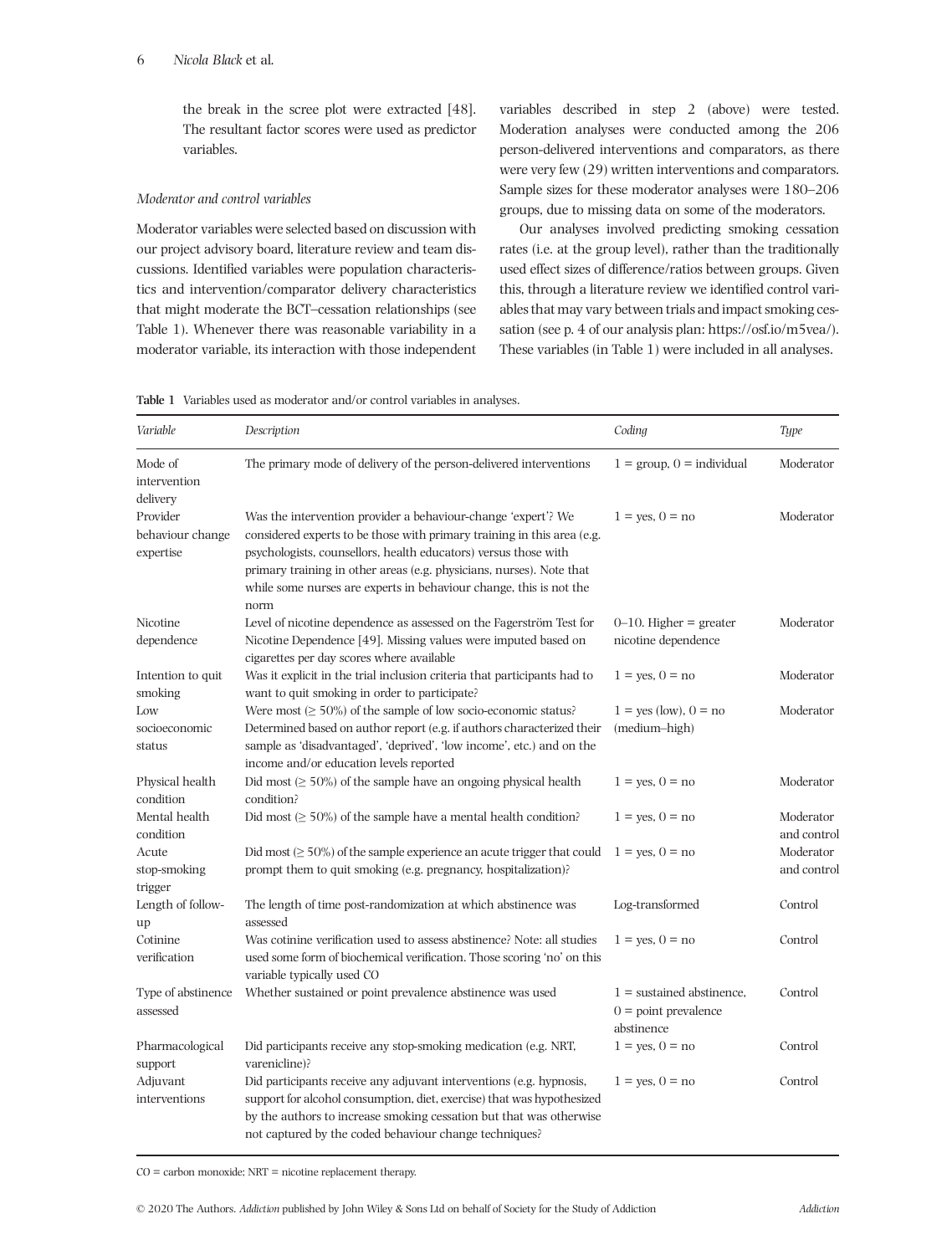# **RESULTS**

#### **Descriptive statistics**

#### *Study characteristics*

The intervention and comparator group samples included in the current analyses were, on average, aged 42.52 years [standard deviation (SD) = 9.03)], 48.8% (SD =  $25.4\%$ ) female and moderately dependent on nicotine (mean- $F(TND) = 4.96$ ,  $SD = 0$ , 94). Of the 235 well-described groups, most were from North America (*k* = 180, 77%; primarily United States), followed by Europe (*k* = 37, 16%; primarily United Kingdom), Asia (*k* = 12, 5%) and Oceania  $(k = 6, 3\%)$ . Most  $(k = 134, 57\%)$  received smoking cessation medication. The minority of groups receiving these interventions and comparators were of low SES ( $k = 56$ , 24%), were experiencing a physical (*k* = 32, 14%) or mental health problem  $(k = 34, 14\%)$  or had experienced an acute stop-smoking trigger (e.g. pregnancy, heart attack)  $(k = 28, 12\%)$ . For participants in most groups  $(k = 145,$ 62%), intention to quit was not reported to be a prerequisite for entry into the trial (i.e. participants were permitted to participate regardless of whether or not they intended to quit smoking).

#### *Intervention and comparators characteristics*

Table 2 (left side) shows the descriptive statistics for the number of BCTs used to target the 3 and 17 BCT clusters. Associative, reflective motivational and self-regulatory processes tended to be targeted using similar numbers of BCTs, on average. The most frequently used clusters were 12 (antecedents), 5 (natural consequences) and 1 (goals and planning), whereas the least frequently used were 16 (covert learning), 10b (incentives), 14 (scheduled consequences) and 3 (social support).

# **Associations between intervention and comparators content and smoking cessation**

#### *Associative, reflective motivational and self-regulatory BCTs*

When delivered by a person, each of associative, reflective motivational and self-regulatory process BCTs were associated with higher smoking cessation; however, when controlling for total BCTs, only associative and self-regulatory BCTs remained as significant predictors (Table 2, right side). Results of the restricted cubic spline models indicated no significant departure from linearity ( $P = 0.10$ ,  $P = 0.64$ and  $P = 0.26$ , respectively). When delivered in writing, the associative, reflective motivational or self-regulatory process BCTs were not significantly associated with smoking cessation.

#### *BCT taxonomy clusters*

Among person-delivered interventions and comparators, the numbers of BCTs in 12 of 16 tested BCT clusters were associated with higher smoking cessation rates; however, none of these remained significant when controlling for total BCTs (Table 2, right). In fact, cluster 10b predicted lower smoking cessation, when controlling for total BCTs. Among interventions and comparators delivered in writing, none of the 13 tested BCT clusters were associated with higher smoking cessation rates, except when controlling for total BCTs. Cluster 10a predicted higher smoking cessation when controlling for total BCTs.

## *Individual BCTs*

In the BCT clusters associated with smoking cessation at *P <* 0.1, we tested all individual BCTs that had a frequency of (use and non-use of) at least 10. When controlling for the other BCTs in the clusters, 17 individual BCTs were associated with increased smoking cessation when delivered by a person (see Table 3 and Supporting information, Appendix B; all *P <* 0.05). When controlling for total BCTs, four individual BCTs predicted higher smoking cessation and two predicted lower smoking cessation (Table 3). No individual BCTs predicted increased smoking cessation when delivered in writing. Supporting information, Appendix B presents examples of applications of those BCTs that were significantly associated with increased smoking cessation.

The principal components analysis of individual BCTs yielded three factors: 23 individual BCTs strongly (*>* 0.5) loaded on factor 1, 7 on factor 2 and 6 on factor 3 (Supporting information, Appendix B). When these three factor scores were entered into a meta-regression model together, factors 1 and 3 significantly predicted higher smoking cessation (Supporting information, Appendix B). Table 3 shows the BCTs that strongly loaded on factors 1 and 3.

# *Moderators: population and intervention delivery characteristics*

Of all tested interaction effects, only three were significant (*P <* 0.05). Cluster 9 (comparison of outcomes) was more strongly associated with smoking cessation among those with higher (versus lower) baseline nicotine dependence [*B* = 0.194 (0.053, 0.335), *P* = 0.007] and when delivered in a group (versus individual) setting  $[B = 0.324]$  (0.049, 0.599),  $P = 0.021$ ]. Cluster 11 (regulation) was more strongly associated with smoking cessation among those without (versus with) a mental health condition  $[B = -0.310 (-0.619, -0.001), P = 0.049]$ . All model outputs are provided in the Supporting information.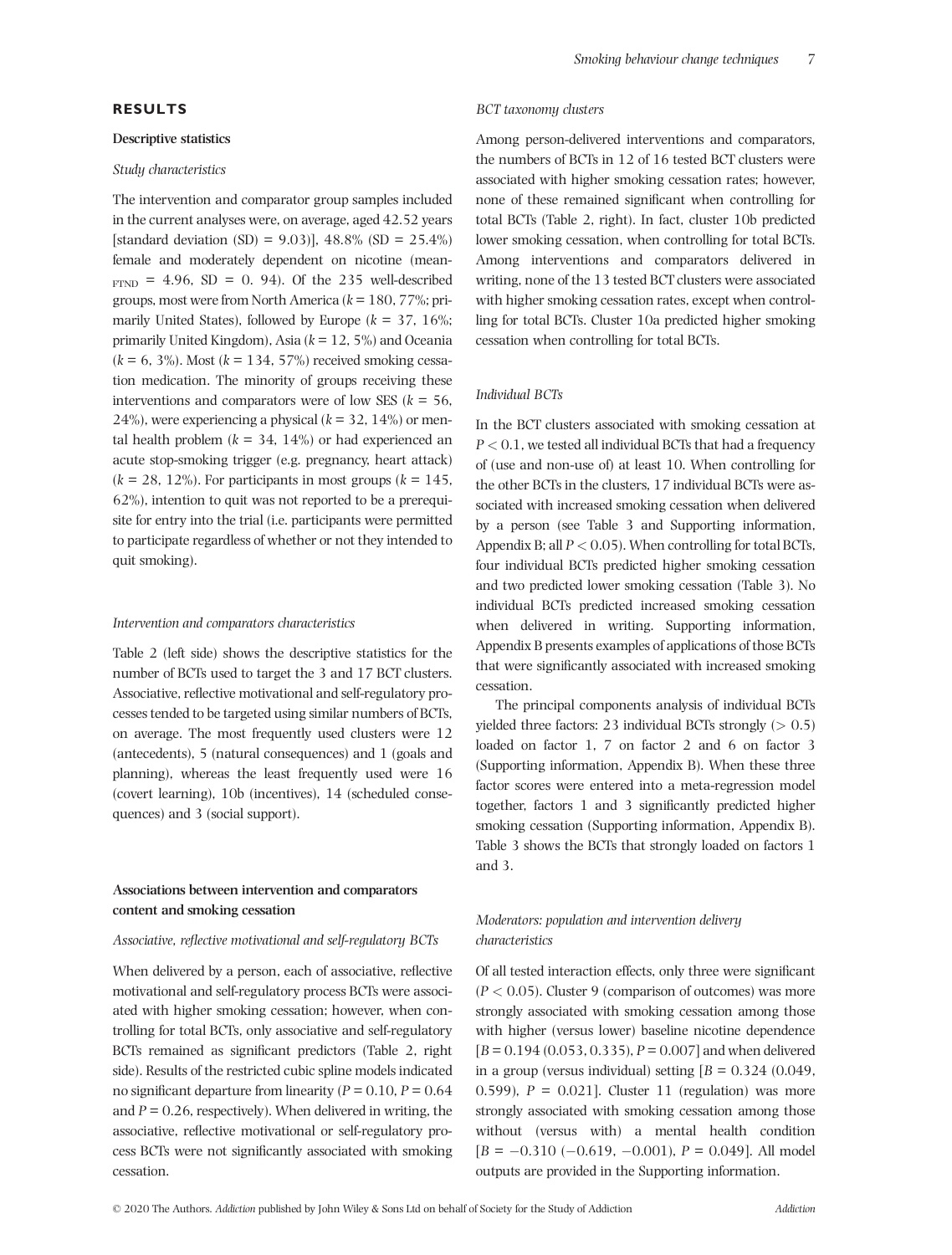|                                   | Descriptive statistics |        |          |                   | Associations (B, 95% CI) with smoking cessation rates |                            |  |
|-----------------------------------|------------------------|--------|----------|-------------------|-------------------------------------------------------|----------------------------|--|
|                                   | Mean (SD)              |        | Range    | Theoretical range | Not controlling for total BCTs                        | Controlling for total BCTs |  |
| Interpersonal                     |                        |        |          |                   |                                                       |                            |  |
| Associative processes             | 5.23                   | (3.99) | $0 - 15$ | $0 - 39$          | $0.052(0.034, 0.071)$ ***                             | $0.034(0.004, 0.065)^*$    |  |
| 7. Associations                   | 0.32                   | (0.57) | $0 - 4$  | $0 - 8$           | $0.210(0.086, 0.334)$ ***                             | $0.068 (-0.061, 0.197)$    |  |
| 8. Repetition and substitution    | 1.15                   | (1.21) | $0 - 5$  | $0 - 6$           | $0.118(0.052, 0.185)$ ***                             | $-0.017(-0.099, 0.066)$    |  |
| 10a. Rewards                      | 1.05                   | (1.02) | $0 - 4$  | $0 - 6$           | $0.209(0.126, 0.292)$ ***                             | $0.077 (-0.040, 0.195)$    |  |
| 12. Antecedents                   | 2.53                   | (1.76) | $0 - 5$  | $0 - 6$           | $0.111 (0.070, 0.151)$ ***                            | $0.047 (-0.020, 0.115)$    |  |
| 14. Scheduled consequences        | 0.16                   | (0.49) | $0 - 3$  | $0 - 10$          | $0.088 (-0.084, 0.261)$                               | $-0.040(-0.186, 0.106)$    |  |
| 16. Covert learning               | 0.03                   | (0.17) | $0 - 1$  | $0 - 3$           |                                                       |                            |  |
| Reflective motivational processes | 5.89                   | (3.48) | $0 - 14$ | $0 - 26$          | $0.055(0.029, 0.080)$ ***                             | $-0.004(-0.041, 0.034)$    |  |
| 5. Natural consequences           | 2.30                   | (1.38) | $0 - 5$  | $0 - 6$           | $0.108(0.046, 0.170)$ ***                             | $0.006 (-0.064, 0.076)$    |  |
| 6. Comparison of behaviour        | 1.08                   | (0.72) | $0 - 3$  | $0 - 3$           | $0.101 (-0.023, 0.224)$                               | $-0.071(-0.196, 0.054)$    |  |
| 9. Comparison of outcomes         | 0.83                   | (0.68) | $0 - 2$  | $0 - 3$           | $0.163(0.034, 0.292)^{*a}$                            | $0.018 (-0.112, 0.149)$    |  |
| 10b. Incentives                   | 0.08                   | (0.27) | $0 - 1$  | $0 - 5$           | $-0.180(-0.564, 0.205)$                               | $-0.402$ (-0.749, -0.054)* |  |
| 13. Identity                      | 0.88                   | (0.98) | $0 - 3$  | $0 - 5$           | $0.182(0.095, 0.268)$ ***                             | $0.030 (-0.082, 0.141)$    |  |
| 15. Self-belief                   | 0.73                   | (0.82) | $0 - 4$  | $0 - 4$           | $0.151$ $(0.030, 0.272)^*$                            | $-0.022(-0.150, 0.105)$    |  |
| Self-regulatory processes         | 6.07                   | (3.55) | $0 - 15$ | $0 - 27$          | $0.060(0.041, 0.078)$ ***                             | $0.041$ (0.009, 0.073)*    |  |
| 1. Goals and planning             | 2.34                   | (1.49) | $0 - 6$  | $0 - 9$           | $0.117(0.073, 0.161)$ ***                             | $0.050 (-0.020, 0.119)$    |  |
| 2. Feedback and monitoring        | 1.03                   | (1.05) | $0 - 5$  | $0 - 7$           | $0.187(0.099, 0.275)$ ***                             | $0.074 (-0.028, 0.176)$    |  |
| 3. Social support                 | 0.17                   | (0.43) | $0 - 2$  | $0 - 2$           | $0.188 (-0.013, 0.389)^{\dagger}$                     | $-0.096(-0.309, 0.118)$    |  |
| 4. Shaping knowledge              | 0.93                   | (0.80) | $0 - 3$  | $0 - 5$           | $0.156(0.050, 0.262)$ **                              | $-0.063(-0.195, 0.070)$    |  |
| 11. Regulation                    | 1.60                   | (1.02) | $0 - 3$  | $0 - 4$           | $0.199(0.108, 0.290)$ *** <sup>a</sup>                | $0.081 (-0.019, 0.181)$    |  |
| Written                           |                        |        |          |                   |                                                       |                            |  |
| Associative processes             | 4.76                   | (3.00) | $0 - 13$ | $0 - 39$          | $-0.025(-0.111, 0.061)$                               | $0.146 (-0.037, 0.330)$    |  |
| 7. Associations                   | 0.55                   | (0.63) | $0 - 2$  | $0 - 8$           | $-0.187(-0.591, 0.217)$                               | $0.008 (-0.656, 0.672)$    |  |
| 8. Repetition and substitution    | 0.93                   | (0.92) | $0 - 3$  | $0 - 6$           | $-0.014(-0.356, 0.328)$                               | $0.266 (-0.201, 0.734)$    |  |
| 10a. Rewards                      | 0.55                   | (0.69) | $0 - 3$  | $0 - 6$           | $0.131 (-0.207, 0.469)$                               | $0.394(0.024, 0.764)^*$    |  |
| 12. Antecedents                   | 2.48                   | (1.50) | $0 - 5$  | $0 - 6$           | $-0.127(-0.305, 0.051)$                               | $-0.130(-0.389, 0.129)$    |  |
| 14. Scheduled consequences        | 0.10                   | (0.31) | $0 - 1$  | $0 - 10$          | $\overline{\phantom{0}}$                              | $\overline{\phantom{0}}$   |  |
| 16. Covert learning               | 0.14                   | (0.35) | $0 - 1$  | $0 - 3$           |                                                       |                            |  |
| Reflective motivational processes | 5.62                   | (3.18) | $1 - 13$ | $0 - 26$          | $-0.074(-0.165, 0.017)$                               | $-0.129(-0.318, 0.060)$    |  |
| 5. Natural consequences           | 2.28                   | (1.36) | $0 - 4$  | $0 - 6$           | $-0.279$ (-0.566, 0.008) <sup>T</sup>                 | $-0.270(-0.600, 0.060)$    |  |
| 6. Comparison of behaviour        | 1.17                   | (0.97) | $0 - 3$  | $0 - 3$           | $-0.085(-0.334, 0.164)$                               | $-0.008(-0.306, 0.291)$    |  |
| 9. Comparison of outcomes         | 0.79                   | (0.90) | $0 - 3$  | $0 - 3$           | $-0.250$ ( $-0.633$ , 0.133)                          | $-0.142(-0.693, 0.408)$    |  |
| 10b. Incentives                   | 0.03                   | (0.19) | $0 - 1$  | $0 - 5$           |                                                       |                            |  |
| 13. Identity                      | 0.76                   | (0.79) | $0 - 3$  | $0 - 5$           | $-0.226(-0.567, 0.114)$                               | $-0.153(-0.773, 0.467)$    |  |
| 15. Self-belief                   | 0.59                   | (0.78) | $0 - 2$  | $0 - 4$           | $0.085(-0.396, 0.566)$                                | $0.407 (-0.074, 0.887)^T$  |  |
| Self-regulatory processes         | 5.52                   | (2.98) | $0 - 14$ | $0 - 27$          | $-0.061(-0.151, 0.029)$                               | $-0.040$ $(-0.262, 0.182)$ |  |
| 1. Goals and planning             | 1.97                   | (1.24) | $0 - 6$  | $0 - 9$           | $-0.038(-0.240, 0.163)$                               | $0.237 (-0.129, 0.602)$    |  |
| 2. Feedback and monitoring        | 0.86                   | (0.92) | $0 - 3$  | $0 - 7$           | $-0.070(-0.431, 0.291)$                               | $0.282 (-0.287, 0.851)$    |  |
| 3. Social support                 | 0.10                   | (0.31) | $0 - 1$  | $0 - 2$           |                                                       |                            |  |
| 4. Shaping knowledge              | 1.14                   | (0.69) | $0 - 2$  | $0 - 5$           | $-0.320(-0.714, 0.075)$                               | $-0.281(-0.735, 0.172)$    |  |
| 11. Regulation                    | 1.45                   | (1.15) | $0 - 3$  | $0 - 4$           | $-0.225(-0.505, 0.056)$                               | $-0.198 (-0.521, 0.125)$   |  |

**Table 2** Mean (SD) and range of behaviour change techniques used targeting three theoretical processes and 17 clusters (left) and regression coefficients (*B*, 95% CI) for the prediction of (logit-transformed) smoking cessation rates from number of behaviour change techniques targeting three theoretical processes and 17 clusters (right), by mode of delivery.

Significant  $(p < .05)$  associations are presented in bold.  $A$ n interaction effect occurred for this variable. Please see Supporting information, Appendix B for the coefficient at different levels of the moderator. Sample size for meta-regression analyses: interpersonal: 206 groups with 344 outcomes, written: 29 groups with 49 outcomes. Cells with '-' indicate that variability was too low in the predictor to test this relationship (as determined a priori). All models were controlled for provision of medication, interventions targeting additional behaviours, length of follow-up, cotinine verification, abstinence type, mental health conditions and health triggers (as per the a priori-defined analysis plan: [https://osf.io/m5vea/\)](https://osf.io/m5vea/). SD = standard deviation; CI = confidence interval; BCT = behaviour change technique. \*\*\* $P < 0.001$ ; \*\* $P < 0.01$ ; \* $P < 0.05$ ; \* $P < 0.1$ .

### **DISCUSSION**

#### **Overview of findings**

This systematic review examined associations between BCTs and smoking cessation, by applying and extending recommended methods for enhancing confidence in BCT–outcomes associations identified through meta-regression analyses in systematic reviews [27]. Among 235 intervention and comparator groups from 113 trials throughout a wide range of populations, modes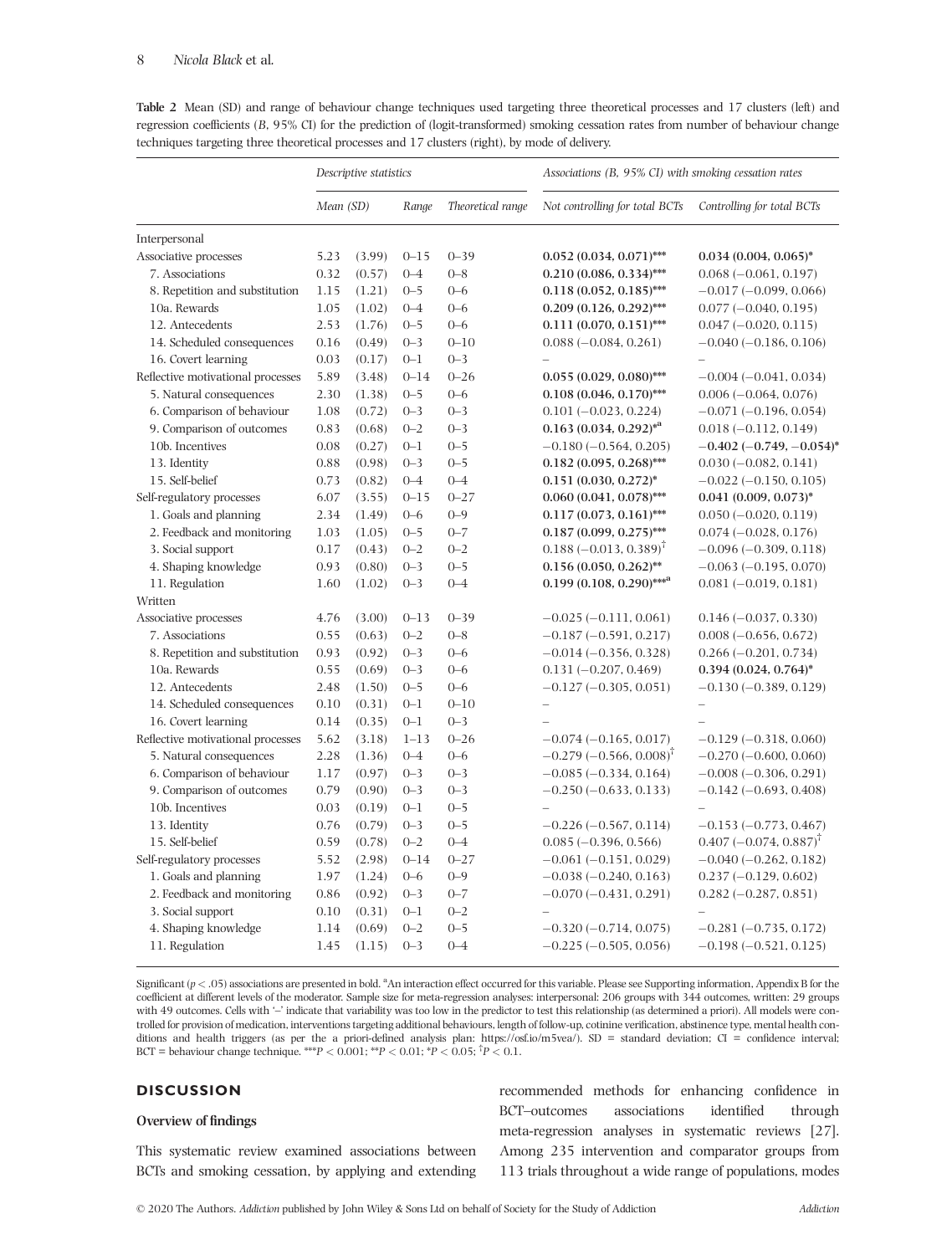| BCTs strongly loading on<br>Controlling for total<br>factor scores that predicted<br>Not controlling for total<br>smoking cessation<br><b>BCTs</b><br><b>BCTs</b><br>1.1<br>Goal setting (behaviour)<br><b>NS</b><br><b>NS</b><br>$^{+}$<br>Problem solving<br>1.2<br><b>NS</b><br><b>NS</b><br>$^{+}$<br>Review behaviour goal(s)<br><b>NS</b><br>1.5<br><b>NS</b><br>$^{+}$<br>Commitment<br>1.9<br>$^{+}$<br>$^{+}$<br>$^{+}$<br>2.2<br>Feedback on behaviour<br><b>NS</b><br>$^{+}$<br><b>NS</b><br>Biofeedback<br><b>NS</b><br>2.6<br><b>NS</b><br>$^{+}$<br>Feedback on outcome(s) of behaviour<br>2.7<br>$^{+}$<br><b>NS</b><br>NΤ<br>Social support (practical)<br>3.2<br>$^{+}$<br><b>NS</b><br>$^{+}$<br>Instruction on how to perform the behaviour<br>4.1<br>$^{+}$<br><b>NS</b><br>$^{+}$<br>Salience of consequences<br>5.2<br><b>NS</b><br>$^{+}$<br>$^{+}$<br>Information about social/environmental<br>5.3<br><b>NS</b><br>$^{+}$<br>$^{+}$ |  |
|--------------------------------------------------------------------------------------------------------------------------------------------------------------------------------------------------------------------------------------------------------------------------------------------------------------------------------------------------------------------------------------------------------------------------------------------------------------------------------------------------------------------------------------------------------------------------------------------------------------------------------------------------------------------------------------------------------------------------------------------------------------------------------------------------------------------------------------------------------------------------------------------------------------------------------------------------------------|--|
|                                                                                                                                                                                                                                                                                                                                                                                                                                                                                                                                                                                                                                                                                                                                                                                                                                                                                                                                                              |  |
|                                                                                                                                                                                                                                                                                                                                                                                                                                                                                                                                                                                                                                                                                                                                                                                                                                                                                                                                                              |  |
|                                                                                                                                                                                                                                                                                                                                                                                                                                                                                                                                                                                                                                                                                                                                                                                                                                                                                                                                                              |  |
|                                                                                                                                                                                                                                                                                                                                                                                                                                                                                                                                                                                                                                                                                                                                                                                                                                                                                                                                                              |  |
|                                                                                                                                                                                                                                                                                                                                                                                                                                                                                                                                                                                                                                                                                                                                                                                                                                                                                                                                                              |  |
|                                                                                                                                                                                                                                                                                                                                                                                                                                                                                                                                                                                                                                                                                                                                                                                                                                                                                                                                                              |  |
|                                                                                                                                                                                                                                                                                                                                                                                                                                                                                                                                                                                                                                                                                                                                                                                                                                                                                                                                                              |  |
|                                                                                                                                                                                                                                                                                                                                                                                                                                                                                                                                                                                                                                                                                                                                                                                                                                                                                                                                                              |  |
|                                                                                                                                                                                                                                                                                                                                                                                                                                                                                                                                                                                                                                                                                                                                                                                                                                                                                                                                                              |  |
|                                                                                                                                                                                                                                                                                                                                                                                                                                                                                                                                                                                                                                                                                                                                                                                                                                                                                                                                                              |  |
|                                                                                                                                                                                                                                                                                                                                                                                                                                                                                                                                                                                                                                                                                                                                                                                                                                                                                                                                                              |  |
|                                                                                                                                                                                                                                                                                                                                                                                                                                                                                                                                                                                                                                                                                                                                                                                                                                                                                                                                                              |  |
| consequences                                                                                                                                                                                                                                                                                                                                                                                                                                                                                                                                                                                                                                                                                                                                                                                                                                                                                                                                                 |  |
| Information about emotional consequences<br><b>NS</b><br>5.6<br>$^{+}$<br>$\overline{\phantom{0}}$                                                                                                                                                                                                                                                                                                                                                                                                                                                                                                                                                                                                                                                                                                                                                                                                                                                           |  |
| Reduce prompts/cues<br>7.3<br>$^{+}$<br><b>NS</b><br><b>NS</b>                                                                                                                                                                                                                                                                                                                                                                                                                                                                                                                                                                                                                                                                                                                                                                                                                                                                                               |  |
| Behavioural practice/rehearsal<br>8.1<br>$^{+}$<br><b>NS</b><br>$^{+}$                                                                                                                                                                                                                                                                                                                                                                                                                                                                                                                                                                                                                                                                                                                                                                                                                                                                                       |  |
| 8.2<br>Behaviour substitution<br><b>NS</b><br><b>NS</b><br>$^{+}$                                                                                                                                                                                                                                                                                                                                                                                                                                                                                                                                                                                                                                                                                                                                                                                                                                                                                            |  |
| 8.6<br>Generalization of target behaviour<br><b>NS</b><br><b>NS</b><br>$^{+}$                                                                                                                                                                                                                                                                                                                                                                                                                                                                                                                                                                                                                                                                                                                                                                                                                                                                                |  |
| 9.1<br>Credible source<br><b>NS</b><br><b>NS</b><br>$^{+}$                                                                                                                                                                                                                                                                                                                                                                                                                                                                                                                                                                                                                                                                                                                                                                                                                                                                                                   |  |
| 9.2<br>Pros and cons<br>$^{+}$<br><b>NS</b><br>$^{+}$                                                                                                                                                                                                                                                                                                                                                                                                                                                                                                                                                                                                                                                                                                                                                                                                                                                                                                        |  |
| 10.3<br>Non-specific reward<br><b>NS</b><br><b>NS</b><br>$^{+}$                                                                                                                                                                                                                                                                                                                                                                                                                                                                                                                                                                                                                                                                                                                                                                                                                                                                                              |  |
| Social reward<br>10.4<br>$^{+}$<br>$^{+}$<br>$^{+}$                                                                                                                                                                                                                                                                                                                                                                                                                                                                                                                                                                                                                                                                                                                                                                                                                                                                                                          |  |
| Self-reward<br>10.9<br><b>NS</b><br><b>NS</b><br>$^{+}$                                                                                                                                                                                                                                                                                                                                                                                                                                                                                                                                                                                                                                                                                                                                                                                                                                                                                                      |  |
| Reward (outcome)<br>10.10<br><b>NS</b><br>NT<br>$^{+}$                                                                                                                                                                                                                                                                                                                                                                                                                                                                                                                                                                                                                                                                                                                                                                                                                                                                                                       |  |
| Reduce negative emotions<br>11.2<br>$^{+}$<br><b>NS</b><br>$^{+}$                                                                                                                                                                                                                                                                                                                                                                                                                                                                                                                                                                                                                                                                                                                                                                                                                                                                                            |  |
| 11.3<br>Conserving mental resources<br><b>NS</b><br><b>NS</b><br>$^{+}$                                                                                                                                                                                                                                                                                                                                                                                                                                                                                                                                                                                                                                                                                                                                                                                                                                                                                      |  |
| Restructuring the physical environment<br>12.1<br><b>NS</b><br>$^{+}$<br>$^{+}$                                                                                                                                                                                                                                                                                                                                                                                                                                                                                                                                                                                                                                                                                                                                                                                                                                                                              |  |
| Restructuring the social environment<br>12.2<br><b>NS</b><br>$^{+}$<br>$^{+}$                                                                                                                                                                                                                                                                                                                                                                                                                                                                                                                                                                                                                                                                                                                                                                                                                                                                                |  |
| Avoidance/reducing exposure to cues for the<br><b>NS</b><br>12.3<br>$^{+}$<br>$^{+}$<br>behaviour                                                                                                                                                                                                                                                                                                                                                                                                                                                                                                                                                                                                                                                                                                                                                                                                                                                            |  |
| 12.4<br>Distraction<br><b>NS</b><br><b>NS</b><br>$^+$                                                                                                                                                                                                                                                                                                                                                                                                                                                                                                                                                                                                                                                                                                                                                                                                                                                                                                        |  |
| <b>NS</b><br><b>NS</b><br>13.1<br>Identification of self as role model<br>$\overline{+}$                                                                                                                                                                                                                                                                                                                                                                                                                                                                                                                                                                                                                                                                                                                                                                                                                                                                     |  |

**Table 3** Individual behaviour change techniques shown to be associated with smoking cessation (when delivered interpersonally) in at least one analysis.

 $BCT =$  behaviour change technique;  $+$  = indicates the BCT predicts higher smoking cessation;  $-$  = indicates the BCT predicts lower smoking cessation; NS = non-significant; NT = not tested. Odds ratios (95% confidence interval) for those BCTs significantly predictive of smoking cessation when controlling for total support are as follows: 1.9: 1.30 (95% CI = 1.02, 1.67); 2.2: 1.30 (95% CI = 1.02, 1.67); 5.6: 0.78 (95% CI = 0.65, 0.94); 10.4: 1.22 (95% CI = 1.02, 1.47); 13.2: 0.79 (95% CI = 0.63, 0.99); 13.5: 1.34 (95% CI = 1.08, 1.67). All models were controlled for provision of medication, interventions targeting additional behaviours, length of follow-up, cotinine verification, abstinence type, mental health conditions and health triggers (as per the a priori-defined analysis plan:<https://osf.io/m5vea/>).

13.2 Framing/reframing<br>
13.5 Identity associated with changed behaviour<br>  $+$   $+$   $+$ 

15.3 Focus on past success NS NS NS + 15.4 Self-talk + NS +

of delivery and providers, more extensive use of theoretically effective BCTs targeting associative and self-regulatory processes predicted higher smoking cessation rates. Examining the BCTs targeting the BCTTv1 clusters—which represent different presumed mechanisms of action—we found that, when delivered by a person, none predicted higher smoking cessation rates while controlling for the total support delivered. When delivered in writing, cluster 10a (rewards) predicted higher smoking cessation

13.5 Identity associated with changed behaviour +

rates. We also identified three individual BCTs that consistently predicted higher smoking cessation rates across analyses and while controlling for potential confounders (viz. total support delivered and those control variables listed in Table 1). Notably, these BCTs were only associated with smoking cessation when delivered by a person (individually, group, telephone), not when delivered in writing (printed materials, web-based interventions and comparators). Examining other potential moderators, we found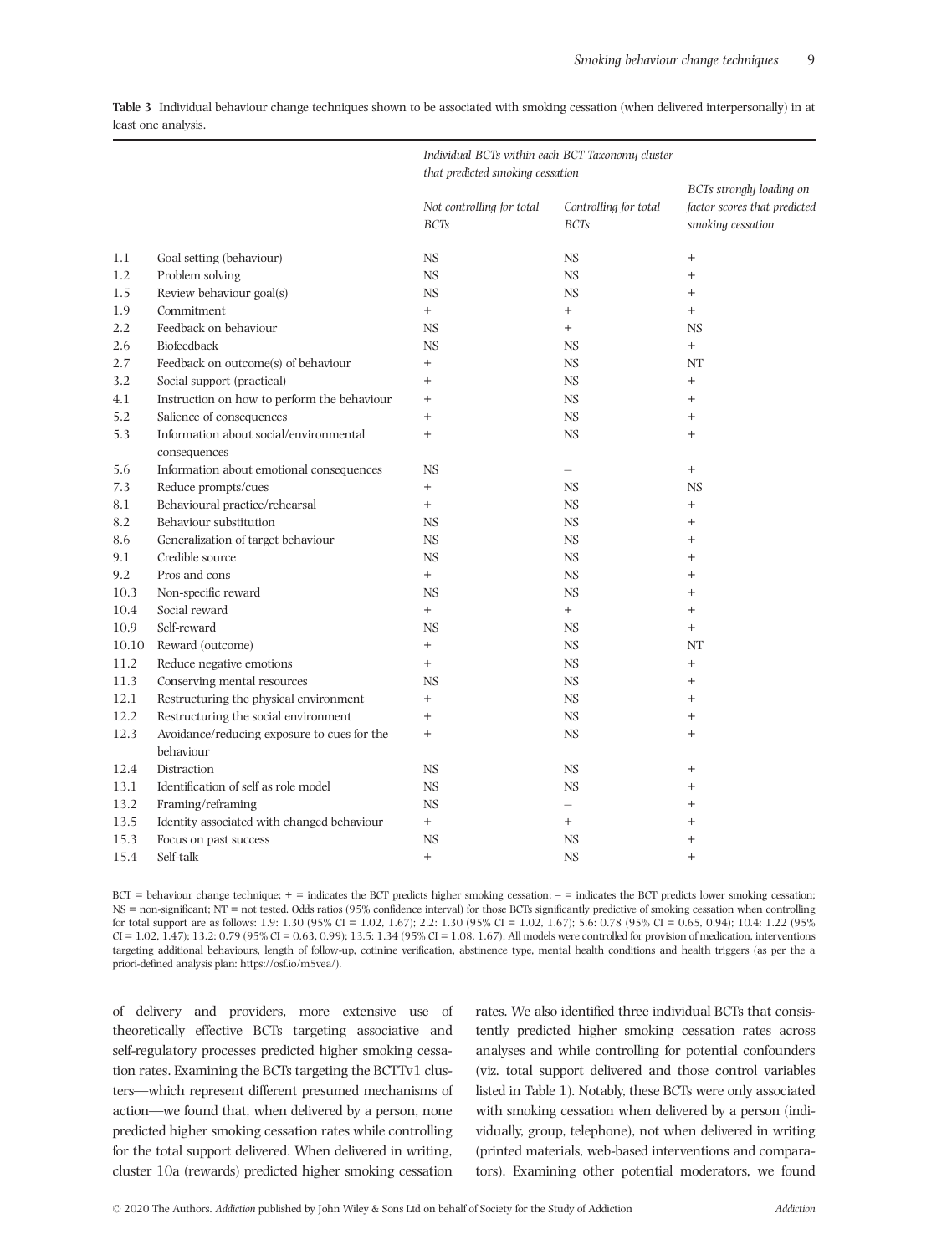little evidence that effects of BCTs vary for the different populations, settings and delivery characteristics examined. Hence, this expansive meta-analysis has identified that smoking cessation interventions and comparators that more extensively target (with more BCTs) pathways to behaviour change consistent with theory are more effective than those that target these pathways less extensively (with fewer BCTs), and has yielded three individual BCTs that might be particularly effective for person-delivered interventions across populations and settings.

#### **Key interpretations**

Theories (e.g. [28–30]) suggest that associative, reflective motivational and self-regulatory processes are relevant to successful behaviour change. The current meta-analyses provide strong support for these building blocks of smoking cessation programmes. In particular, associative and self-regulatory processes appeared to be the primary predictors, as these remained significant when controlling for the total support delivered. This is in line with theorizing about maintenance of behaviour change, which broadly suggests that associative and self-regulatory processes, rather than reflective processes, are particularly important for long-term behaviour change such as abstinence at 6 months and longer [50].

Regarding individual BCTs, to maximize confidence in our findings, we used both theory- and data-informed approaches to identifying those that predict higher smoking cessation. Results identified 29 individual BCTs as potentially important predictors of smoking cessation in at least one analysis. Of these, three consistently predicted higher smoking cessation rates (prompting commitment, social reward and identity associated with changed behaviour). Further, the factor analytical approach yielded three sets of BCTs, two of which independently predicted higher smoking cessation. These two specific combinations of individual BCTs (listed in Supporting information, Appendix B) might show particular promise in interventions to increase smoking cessation. Together, these findings run counter to the notion that it is exclusively non-specific elements of therapeutic relationships (e.g. warmth, empathy and genuineness) that drive effectiveness. Future trials could examine whether adding any of the BCTs identified here to existing interventions increases smoking cessation rates.

While we found extensive support for the relevance of person-delivered BCTs, we found little evidence that BCTs delivered in writing were associated with higher smoking cessation. The exception to this was taxonomy cluster 10a (rewards), which predicted higher smoking cessation rates when delivered in writing. This finding contributes to a mixed literature on the associations between the number of BCTs delivered digitally and behavioural outcomes, with some studies finding positive effects [7,51] and others

finding no effects [12,13,52]. Previous discordant findings might be explained by the use of specific effective BCTs in trials in some, but not other, reviews (i.e. perhaps those reviews finding an association included trials that used specific effective BCTs, whereas those that found no association included trials that primarily used specific ineffective BCTs); or by differences in any of the methodological issues that we tried to overcome in this review (e.g. incomplete intervention and comparator reporting, not addressing confounding). Nonetheless, it might also be that the current analyses of predictors among written interventions were underpowered to detect true associations or that it is more difficult (and therefore less reliable) to identify BCTs in written materials. Further, low adherence to written interventions might have lessened the observed BCT–cessation relationships. Given that written smoking cessation interventions have been shown to increase smoking cessation in some randomized controlled trials [4,5,53], it would be useful to investigate more in-depth what makes these written interventions effective, potentially first focusing on rewards and/or tailoring [53].

Regarding moderation effects, in most cases there was no evidence that the associations of clusters of BCTs with smoking cessation varied depending on the population to whom they were delivered, the provider who delivered the content or whether they were delivered in a group versus individual setting. It is possible that some of these analyses were underpowered to detect true interaction effects, although we attempted to mitigate this by pre-specifying which interaction effects to test, based on judgements of sufficient distributions of the variables to be tested (p. 9, <https://osf.io/m5vea/>). Certainly, the (near-)absence of significant interaction effects should not be taken as evidence that BCT–smoking cessation associations are consistent among population and intervention characteristics. Rather, results simply do not lend strong support for modifying the types of BCTs delivered depending on the population, provider or group versus individual setting.

# **Strengths and limitations**

Particular strengths of this study are the large number and diverse range of studies included, the restriction to objectively verified outcomes, which should protect against multiple sources of bias [54,55], the inclusion of comparator interventions, addressing incomplete reporting by successfully retrieving an extensive amount of additional information from study authors, the inclusion of only well-described intervention and comparators in the analyses and the a priori-specified statistically advanced analysis plan that included the use of multivariate models to minimize the risk of confounding.

The main study limitations are that, first, the analyses are still correlational, despite the careful multivariate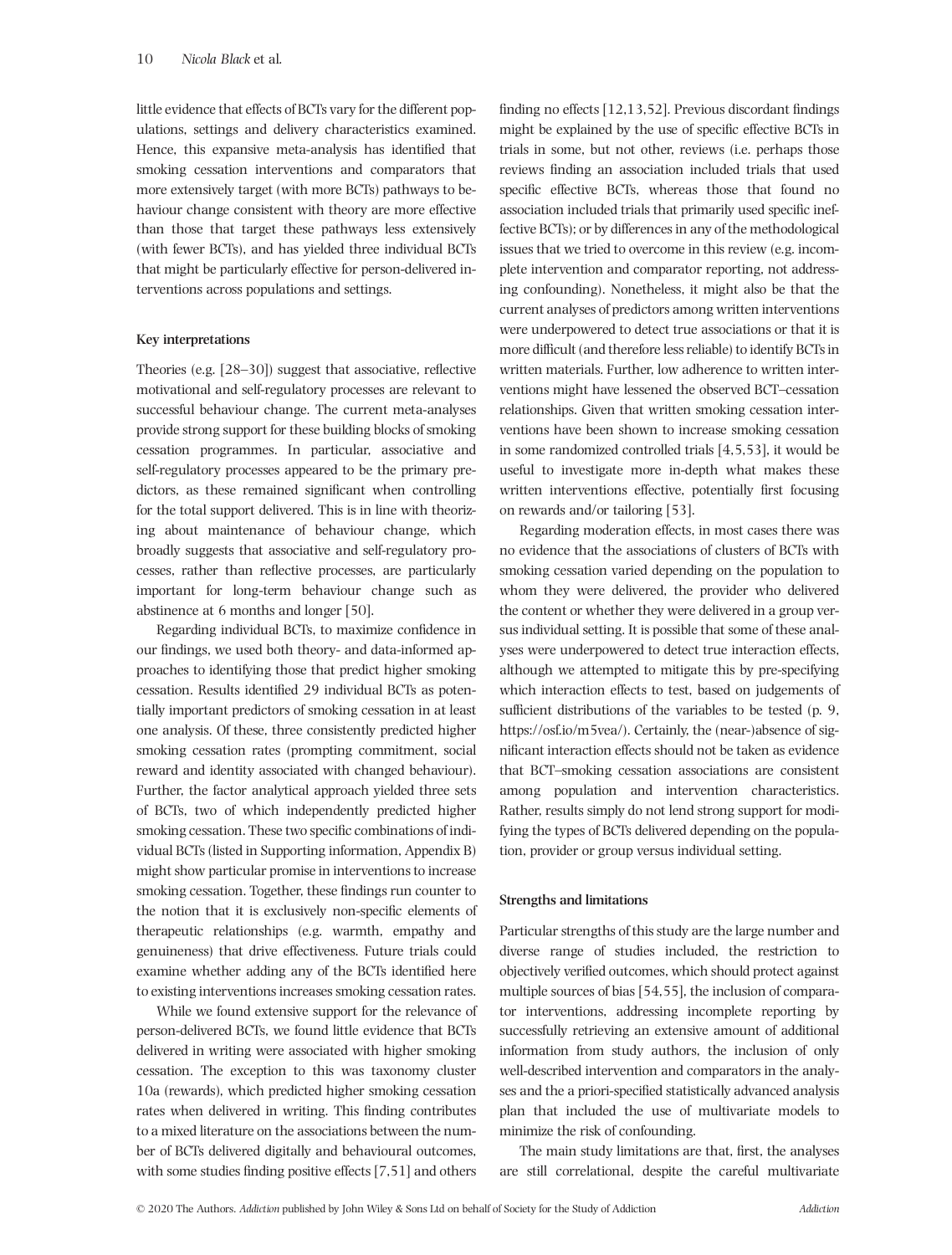approach. Additionally, the attempt to minimize the number of tests and make the analyses theoretically informative required grouping BCTs under three processes. This was based on theory and team discussion, rather than on a formal expert consensus procedure. Other teams may have ended up with other clusters. Thirdly, the external validity of our findings is restricted in some ways, given that most trials were conducted in high-income, western countries with participants who were not required to intend to quit smoking in order to participate. Fourthly, while our models and analyses were quite elaborate, they cannot fully account for the complexity of interventions that are delivered. Machine learning approaches (see [www.humanbehaviourchange.org](http://www.humanbehaviourchange.org)) and a stronger evidence-base for developing a priori hypotheses about synergistic, antagonistic or ordering effects between BCTs might partially overcome these limitations in future research. Fifthly, only randomized controlled trials were included. A more complete analysis might also include observational studies. Lastly, there are other potentially important moderators or control variables, such as intervention fidelity and therapist relationship, that should be considered, but were not included in the models due to infrequent reporting.

# **CONCLUSIONS**

This systematic review of smoking cessation interventions and comparators examined associations between BCTs and smoking cessation, while applying and extending methods for enhancing confidence in the validity of BCT– outcomes associations in systematic reviews of behavioural interventions. The analyses provide support for behavioural interventions and comparators delivered by a person for smoking cessation and for an association between the number of BCTs targeting associative and self-regulatory processes and higher smoking cessation rates. The analyses also identified three individual, promising BCTs that might be particularly effective in promoting smoking cessation.

# **REGISTRATION**

PROSPERO (CRD42015025251) and the Open Science Framework (analysis plan:<https://osf.io/m5vea/>).

#### **Declaration of interests**

R.W. undertakes research and consultancy for companies that develop and manufacture smoking cessation medications (Pfizer, J&J and GSK). R.W. is an unpaid advisor to the UK's National Centre for Smoking Cessation and Training. N.B. and M.C.E.'s salaries were funded by Cancer Research UK. All other authors declare that they have no conflicts of interest.

#### **Acknowledgements**

This work was funded by Cancer Research UK (application number C50862/A18446). The systematic review protocol was previously peer-reviewed by Cancer Research UK as part of the funding process. The funder had no role in protocol design, decision to publish or preparation of the manuscript. The National Drug and Alcohol Research Centre is supported by funding from the Australian Government Department of Health under the Drug and Alcohol Program. J.H.B. receives funding from the National Institute for Health Research (NIHR) Oxford Biomedical Research Centre (BRC). The views expressed are those of the author(s) and not necessarily those of the NHS, the NIHR or the Department of Health and Social Care. We thank the authors of included studies who responded to our requests for materials on the intervention and comparator group support. These materials were crucial to achieving our current aims. We also thank the members of our advisory board panels who provided valuable input into the broader study design.

# **References**

- 1. Gakidou E., Afshin A., Abajobir A. A., Abate K. H., Abbafati C., Abbas K. M. *et al*. Global, regional, and national comparative risk assessment of 84 behavioural, environmental and occupational, and metabolic risks or clusters of risks, 1990– 2016: a systematic analysis for the global burden of disease study 2016. *Lancet* 2017; **390**: 1345–422.
- 2. Lancaster T., Stead L. F. Individual behavioural counselling for smoking cessation. *Cochrane Database Syst Rev* 2017; **3**: CD001292.
- 3. Stead L. F., Carroll A. J., Lancaster T. Group behaviour therapy programmes for smoking cessation. *Cochrane Database Syst Rev* 2017; **3**: CD0001007.
- 4. Taylor G. M., Dalili M. N., Semwal M., Civljak M., Sheikh A., Car J. Internet-based interventions for smoking cessation. *The Cochrane Library* 2017; **9**: CD007078.
- 5. Whittaker R., McRobbie H., Bullen C., Borland R., Rodgers A., Gu Y. Mobile phone-based interventions for smoking cessation. *Cochrane Database Syst Rev* 2012; **11**: CD006611.
- 6. McCrabb S., Baker A. L., Attia J., Skelton E., Twyman L., Palazzi K. *et al*. Internet-based programs incorporating behavior change techniques are associated with increased smoking cessation in the general population: a systematic review and meta-analysis. *Ann Behav Med* 2018; **53**: 180–95.
- 7. Griffiths S. E., Parsons J., Fulton E. A., Naughton F., Tombor I., Brown K. E. Are digital interventions for smoking cessation in pregnancy effective? A systematic review and meta-analysis. *Health Psychol Rev* 2018; **12**: 333–56.
- 8. Bartlett Y. K., Sheeran P., Hawley M. S. Effective behaviour change techniques in smoking cessation interventions for people with chronic obstructive pulmonary disease: a metaanalysis. *Br J Health Psychol* 2014; **19**: 181–203.
- 9. Prestwich A., Moore S., Kotze A., Budworth L., Lawton R., Kellar I. How can smoking cessation be induced before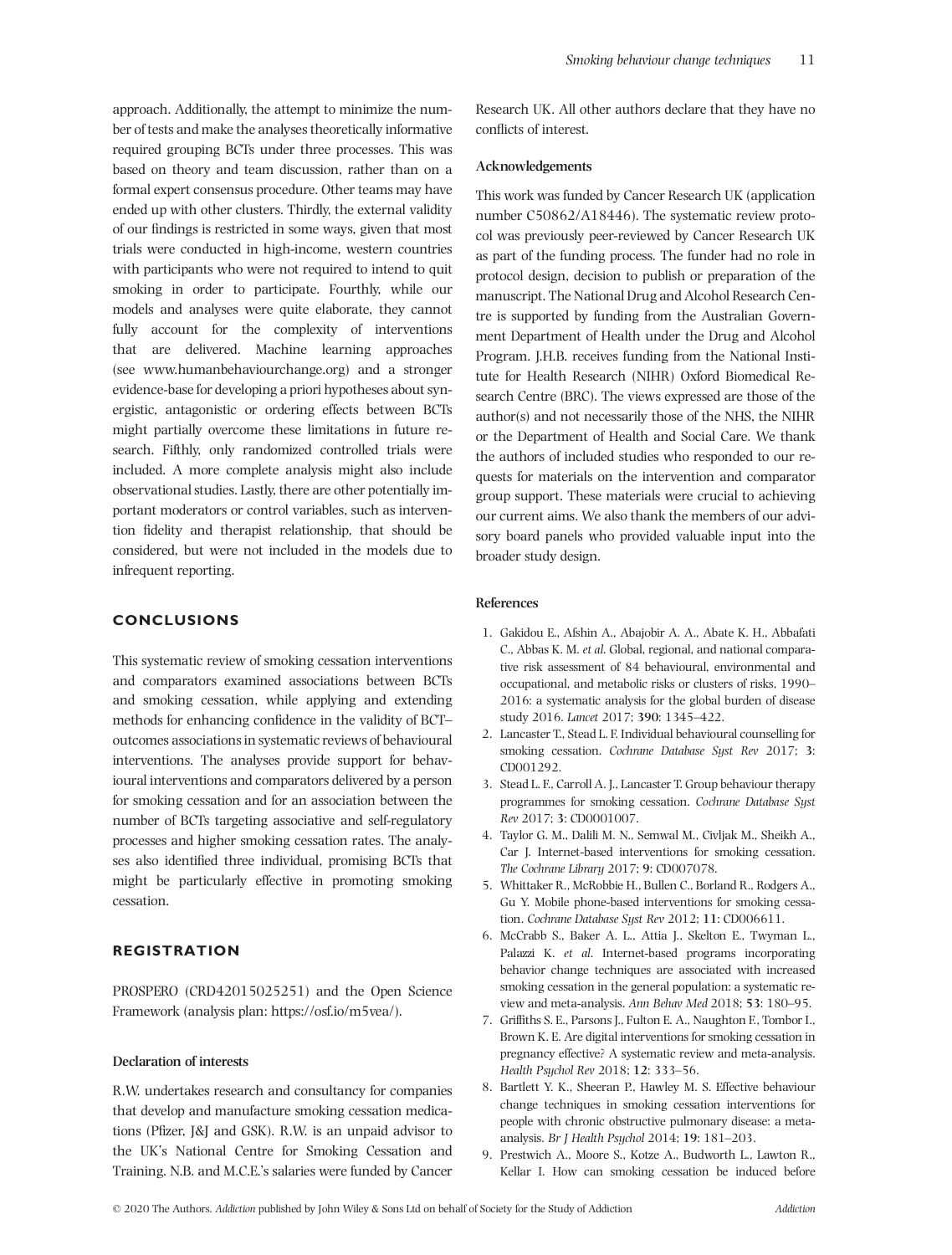surgery? A systematic review and meta-analysis of behavior change techniques and other intervention characteristics. *Front Psychol* 2017; **8**: 915.

- 10. Michie S., Richardson M., Johnston M., Abraham C., Francis J., Hardeman W. *et al*. The behavior change technique taxonomy (v1) of 93 hierarchically clustered techniques: building an international consensus for the reporting of behavior change interventions. *Ann Behav Med* 2013; **46**: 81–95.
- 11. Stavri Z., Michie S. Classification systems in behavioural science: current systems and lessons from the natural, medical and social sciences. *Health Psychol Rev* 2012; **6**: 113–40.
- 12. Garnett C. V., Crane D., Brown J., Kaner E. F., Beyer F. R., Muirhead C. R. *et al*. Behavior change techniques used in digital behavior change interventions to reduce excessive alcohol consumption: a meta-regression. *Ann Behav Med* 2018; **52**: 530–43.
- 13. Kassavou A., Sutton S. Automated telecommunication interventions to promote adherence to cardio-metabolic medications: meta-analysis of effectiveness and meta-regression of behaviour change techniques. *Health Psychol Rev* 2018; **12**: 25–42.
- 14. Nyman S. R., Adamczewska N., Howlett N. Systematic review of behaviour change techniques to promote participation in physical activity among people with dementia. *Br J Health Psychol* 2018; **23**: 148–70.
- 15. Samdal G. B., Eide G. E., Barth T., Williams G., Meland E. Effective behaviour change techniques for physical activity and healthy eating in overweight and obese adults; systematic review and meta-regression analyses. *Int J Behav Nutr Phys Act* 2017; **14**: 42.
- 16. Meade L. B., Bearne L. M., Sweeney L. H., Alageel S. H., Godfrey E. L. Behaviour change techniques associated with adherence to prescribed exercise in patients with persistent musculoskeletal pain: systematic review. *Br J Health Psychol* 2019; **24**: 10–30.
- 17. Cradock K. A., ÓLaighin G., Finucane F. M., Gainforth H. L., Quinlan L. R., Ginis K. A. M. Behaviour change techniques targeting both diet and physical activity in type 2 diabetes: a systematic review and meta-analysis. *Int J Behav Nutr Phys Act* 2017; **14**: 18.
- 18. Bull E. R., McCleary N., Li X., Dombrowski S. U., Dusseldorp E., Johnston M. Interventions to promote healthy eating, physical activity and smoking in low-income groups: a systematic review with meta-analysis of behavior change techniques and delivery/context. *Int J Behav Med* 2018; **25**: 605–16.
- 19. Duff O. M., Walsh D. M., Furlong B. A., O'Connor N. E., Moran K. A., Woods C. B. Behavior change techniques in physical activity ehealth interventions for people with cardiovascular disease: systematic review. *J Med Internet Res* 2017; **19**: e281.
- 20. Roberts H., McEachan R., Margary T., Conner M., Kellar I. Identifying effective behavior change techniques in built environment interventions to increase use of green space: a systematic review. *Environ Behav* 2018; **50**: 28–55.
- 21. Hansen C. R., O'Mahony D., Kearney P. M., Sahm L. J., Cullinan S., Huibers C. *et al*. Identification of behaviour change techniques in deprescribing interventions: a systematic review and meta-analysis. *Br J Clin Pharmacol* 2018; **84**: 2716–28.
- 22. Howlett N., Trivedi D., Troop N. A., Chater A. M. Are physical activity interventions for healthy inactive adults effective in promoting behavior change and maintenance, and which behavior change techniques are effective? A systematic review and meta-analysis. *Transl Behav Med* 2018; **9**: 147–57.
- 23. Edwards E. A., Lumsden J., Rivas C., Steed L., Edwards L., Thiyagarajan A. *et al*. Gamification for health promotion: systematic review of behaviour change techniques in smartphone apps. *BMJ Open* 2016; **6**: e012447.
- 24. Direito A., Carraça E., Rawstorn J., Whittaker R., Maddison R. mHealth technologies to influence physical activity and sedentary behaviors: behavior change techniques, systematic review and meta-analysis of randomized controlled trials. *Ann Behav Med* 2016; **51**: 226–39.
- 25. de Bruin M., Black N., Javornik N., Viechtbauer W., Eisma M. C., Hartmann-Boyce J. *et al*. Underreporting of the active content of behavioural interventions: a systematic review and meta-analysis of randomised trials of smoking cessation interventions. *Health Psychol Rev* 202010.1080/ 17437199.2019.1709098.
- 26. Black N., Eisma M. C., Viechtbauer W., Johnston M., West R., Hartmann-Boyce J. *et al*. Variability and effectiveness of comparator group interventions in smoking cessation trials: a systematic review and meta-analysis. *Addiction* 202010.1111/add.14969.
- 27. Peters G.-J. Y., de Bruin M., Crutzen R. Everything should be as simple as possible, but no simpler: towards a protocol for accumulating evidence regarding the active content of health behaviour change interventions. *Health Psychol Rev* 2015; **9**: 1–14.
- 28. Hofmann W., Friese M., Wiers R. W. Impulsive versus reflective influences on health behavior: a theoretical framework and empirical review. *Health Psychol Rev* 2008; **2**: 111–37.
- 29. Strack F., Deutsch R. Reflective and impulsive determinants of social behavior. *Pers Soc Psychol Rev* 2004; **8**: 220–47.
- 30. Hall P. A., Fong G. T. Temporal self-regulation theory: a model for individual health behavior. *Health Psychol Rev* 2007; **1**: 6–52.
- 31. Ng M., Freeman M. K., Fleming T. D., Robinson M., Dwyer-Lindgren L., Thomson B. *et al*. Smoking prevalence and cigarette consumption in 187 countries, 1980-2012. *JAMA* 2014; **311**: 183–92.
- 32. Weinberger A. H., Gbedemah M., Wall M. M., Hasin D. S., Zvolensky M. J., Goodwin R. D. Cigarette use is increasing among people with illicit substance use disorders in the United States, 2002–14: emerging disparities in vulnerable populations. *Addiction* 2018; **113**: 719–28.
- 33. Lê Cook B., Wayne G. F., Kafali E. N., Liu Z., Shu C., Flores M. Trends in smoking among adults with mental illness and association between mental health treatment and smoking cessation. *JAMA* 2014; **311**: 172–82.
- 34. John U., Meyer C., Hapke U., Rumpf H.-J., Schumann A. Nicotine dependence, quit attempts, and quitting among smokers in a regional population sample from a country with a high prevalence of tobacco smoking. *Prev Med* 2004; **38**: 350–8.
- 35. Sinha D. N., Suliankatchi R. A., Amarchand R., Krishnan A. Prevalence and sociodemographic determinants of any tobacco use and dual use in six countries of the WHO South-East Asia region: findings from the demographic and health surveys. *Nicotine Tob Res* 2016; **18**: 750–6.
- 36. de Bruin M., Viechtbauer W., Eisma M. C., Hartmann-Boyce J., West R., Bull E. *et al*. Identifying effective behavioural components of intervention and comparison group support provided in SMOKing cEssation (IC-SMOKE) interventions: a systematic review protocol. *Syst Rev* 2016; **5**: 77.
- 37. Moher D., Liberati A., Tetzlaff J., Altman D. G. Preferred reporting items for systematic reviews and meta-analyses: the PRISMA statement. *Ann Intern Med* 2009; **151**: 264–9.